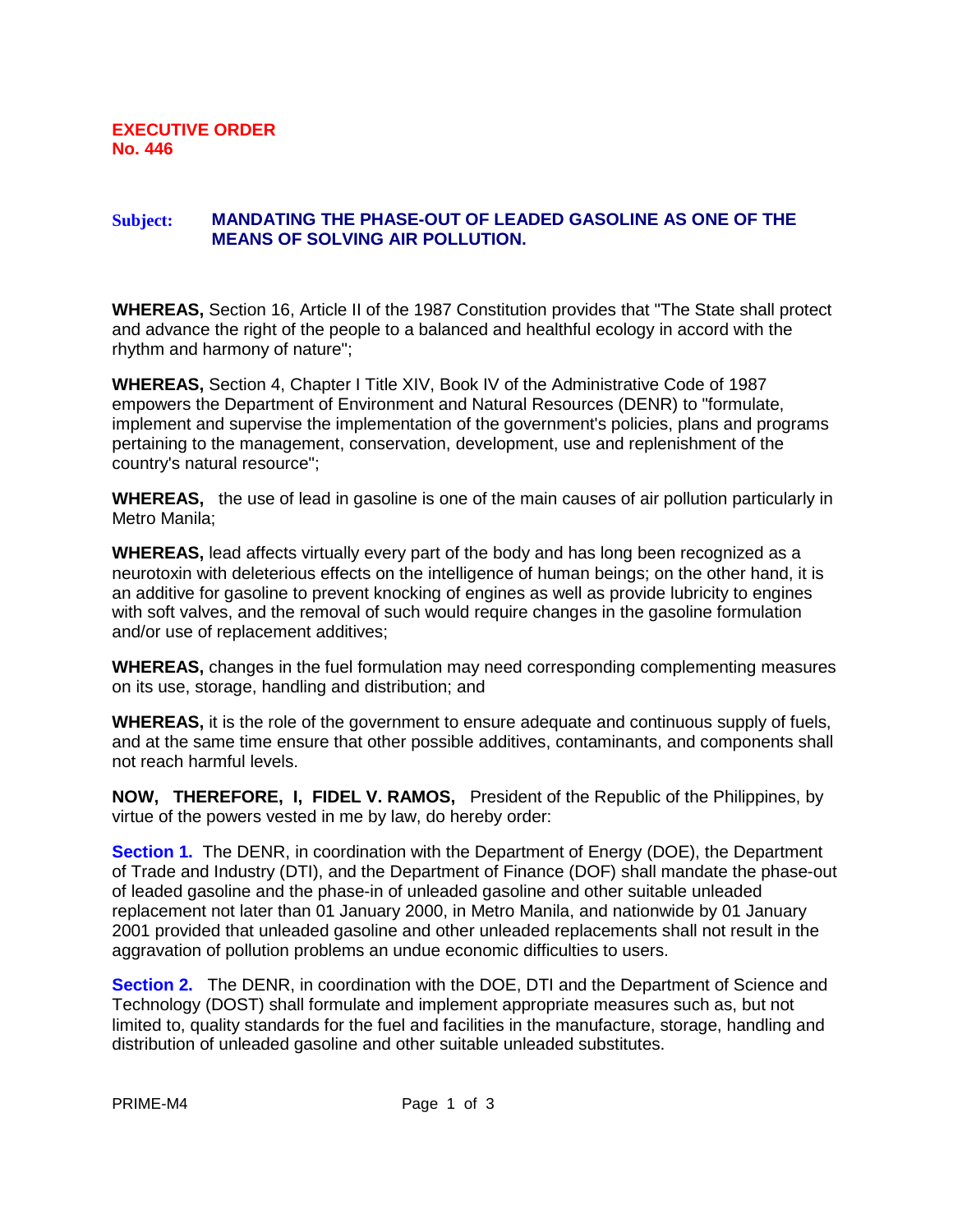**Section 3**. The DENR, in coordination with the Department of Transportation and Communication (DOTC), DOE, DTI, and DOST shall promote the adoption of necessary measures such as, but not limited to, the inspection, maintenance and use of emission control systems in motor vehicles to control and reduce the pollution from motor vehicle emissions.

**Section 4.** The DENR, in coordination with the DOE, DOTC, DTI and non- governmental organizations (NGOs) shall conduct continuous evaluation, monitoring and assessment of the phase-out activities and their impacts.

**Section 5.** The DENR in coordination with the Department of Education, Culture and Sports (DECS), the Philippine Information Agency (PIA), the Department of Interior and Local Government (DILG), and other concerned agencies and NGOs shall be involved in a concerted effort for public information dissemination on this matter.

**Section 6.** In the implementation of this Executive Order, the Secretary of Environment and Natural Resources shall require manufacturers and suppliers of fuel additives, and motor vehicles, as well as other entities that may be identified to:

- 1. Coordinate with the DENR, DOE, DTI, Department of Health (DOH) and DOST in the conduct of test/studies to determine potential public health effects of such fuel or additive, including, but not limited to carcinogenic, teratogenic, or mutagenic effects; and
- 2. Furnish the description of any analytical technique that can be used to detect and measure the recommended range or concentration of additive, and other necessary information to determine :
	- (i) the emissions resulting from the use of the fuel or the additive contained in such fuel;
	- (ii) the effect of such fuel or additive on the emission control performance of any vehicle engine; and
	- (iii) the effect of fuel emission on public health or welfare.

**Section 7.** Consistent with the Philippine Agenda 21, the DENR, in coordination and consultation with the concerned agencies and sectors including business, labor and civil society, shall, within six (6) months, promulgate such rules and regulations as may be necessary for the effective implementation of this Executive Order.

**Section 8.** This Executive Order shall take effect thirty (30) days following its publication in a newspaper of general circulation.

**DONE** in the city of Manila, this 26th day of September in the year of Our Lord, Nineteen Hundred and Ninety-Seven.